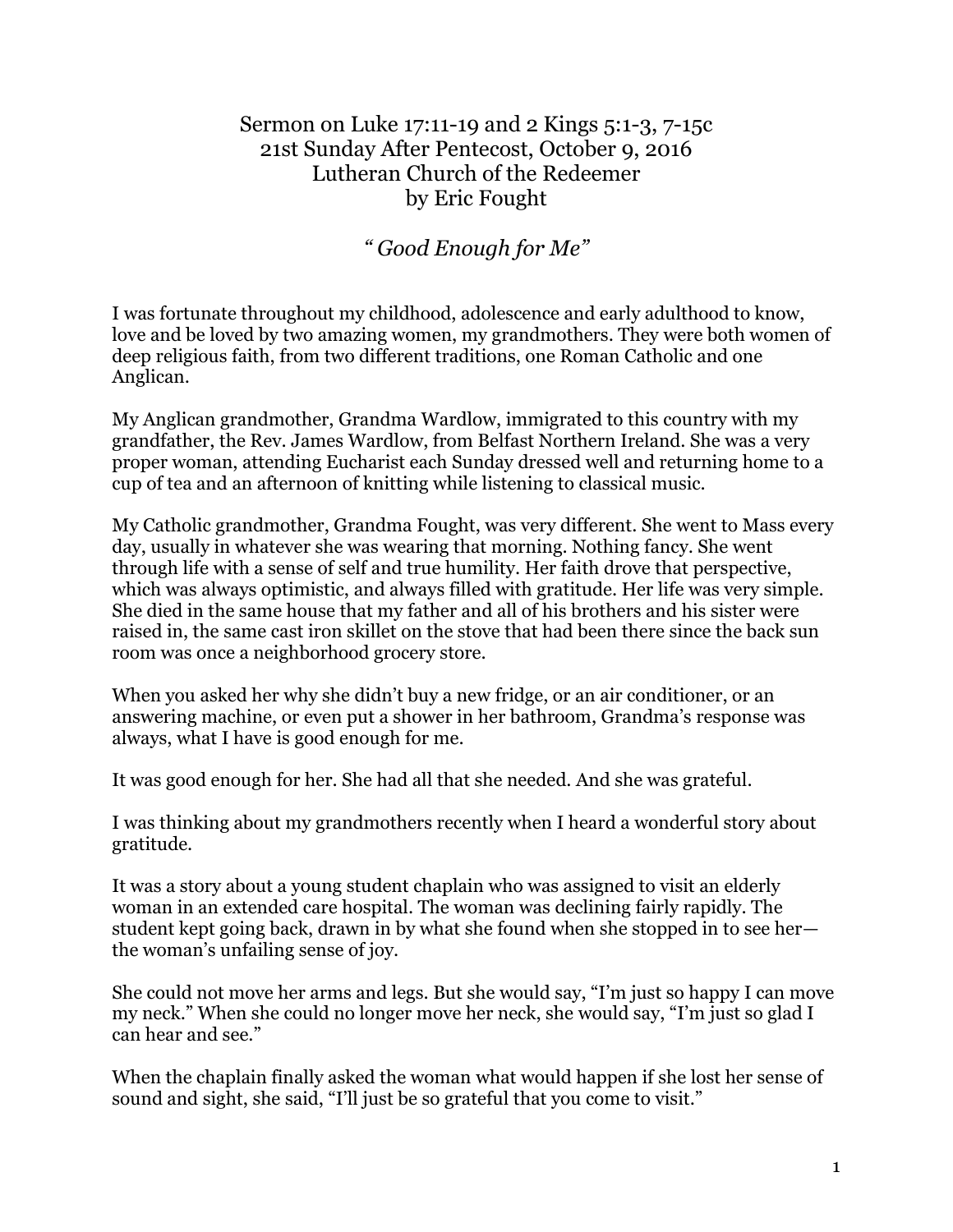## Gratitude.

That's the common thread between our first reading this morning and our gospel text. Both tell stories of healing, the healing of lepers in antiquity.

In the reading from 2 Kings we hear the story of Naaman, a mighty warrior, a military hero in fact. He was powerful, a respected Army commander. And yet, we are told, even though he was a man of such stature, he suffered from leprosy.

And here is Naaman, desperate to be healed, fully aware of how devastating such an illness was, off to see Elisha at Elisha's house. He rides up in all of his glory, with his horses and chariots, stopping at the entrance to the house. But Elisha doesn't come out. Instead, he sends a messenger.

It's kind of like the Chairman of the Joint Chiefs of Staff driving up to the White House in a motorcade expecting to meet with the President of the United States and the President sending him a text message.

The message sent was for Naaman to go wash himself in the river. Simple enough. But, the nerve! To not even come out of the house! You can almost hear Naaman say, as he rides off in anger, "doesn't he know who I am?"

But then something happens, what we might call a moment of clarity. His servants convince him to take the generous offer, to humble himself and go down to the river to wash and be clean.

It's a story about humility, God showing up in unlikely ways, and in the end, it's a story about gratitude. Because, once Namaan decides to humble himself, as soon as he allows a moment of conversion, he is healed. And it causes him to return to Elisha's house, in gratitude, singing God's praises.

We find a similar set of events in this morning's gospel. We've been following along with Jesus and his disciples for quite a while now, on a journey toward Jerusalem and all that will come. By now, you can imagine that Jesus and his companions are tired and ready to arrive at their destination. And in this account they are once again just outside of what is considered to be extremely dangerous territory for Jews of the day, near Samaria.

Ten lepers—outcasts, broken, dirty and sick, keep their distance while pleading for healing. In Luke's version of the encounter, Jesus doesn't engage with the lepers in any tangible way, simply telling them to go and show themselves to the priests. The priests were the ones who would determine whether someone was to be deemed worthy to be a part of the temple practice, and, thus, part of the life of the community.

And, as they followed their instructions, they were healed. We know that nine went on their way. One turned back. The Samaritan.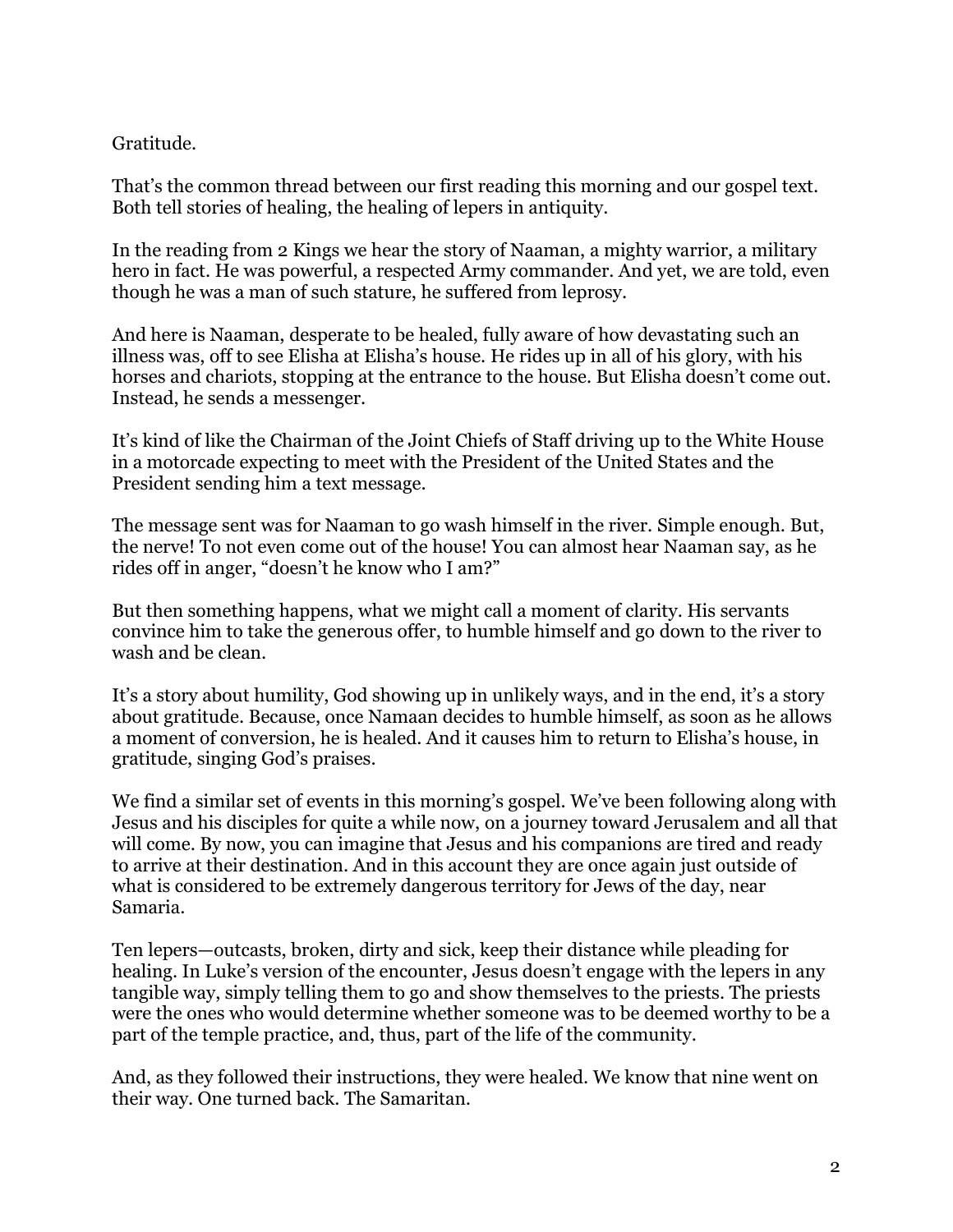Now, I'm sure that all of you remember my sermon of a few months ago, on the parable of the Good Samaritan. But for those of you who may have forgotten some of the superb analysis and historical context I offered then, I'll share a bit once again.

Samaritans were a group of people despised for their differences and their identity by first century Jews and Samaritans viewed Jews through the same lens. Galilean Jews were heretics in the eyes of Samaritans, and vice versa. The vitriol, the hatred, was so great that Jesus' own followers, his disciples James and John, asked if they should destroy the Samaritans with fire when they refused to allow Jesus and his disciples to stay in a Samaritan town. They wanted to kill them.

And here, in this story, it is the one of the 10 that is a Samaritan who turns back and expresses gratitude. Perhaps this is because he has experienced a greater sense of being an outcast, as both a Samaritan and someone suffering from leprosy. No matter the reason, he falls at the feet of Jesus in deep gratitude.

Namaan and the Samaritan, both cured of their leprosy, find themselves praising God in a loud voice, in gratitude for not only the physical healing they have received, but also in gratitude for the many ways that they have been allowed a new life.

Because they have been healed, because of the conversion that has taken place, they are able to return fully to society, to their community.

Much has been written and said about gratitude in popular culture, self-help literature and spiritual writing. We know that our mood, our outlook on life can be adjusted if we are able to choose an attitude of gratitude. And, we can help others by sharing with them what we are grateful for.

My Grandma Fought's gratitude list likely consisted of her children and grandchildren, but also her bingo winnings and the fact that my Uncle Dave won at golf that afternoon.

However, the gratitude shown by Namaan and the one leper of the 10 in this morning's readings is much deeper than what might be written down on a gratitude list in one's journal. Yes, we should be grateful for the crisp fall air, the friends we will meet this afternoon, or the new job.

But I believe we are called to a deeper understanding, to be grateful for the *wide variety* of experiences that we encounter each day. After all, I don't know about you, but there have been days, months and even years, when I have had a great deal of difficulty writing much on a gratitude list.

And yet, sometimes the list simply needs to read, I'm still standing. Or, I made it. And I'm grateful for the experience—the pain, the loss, the feelings of brokenness, of otherness.

Because it is in that place, after we have walked through the humiliation that life offers, as Namaan did, or find ourselves restored to our community after a time of being